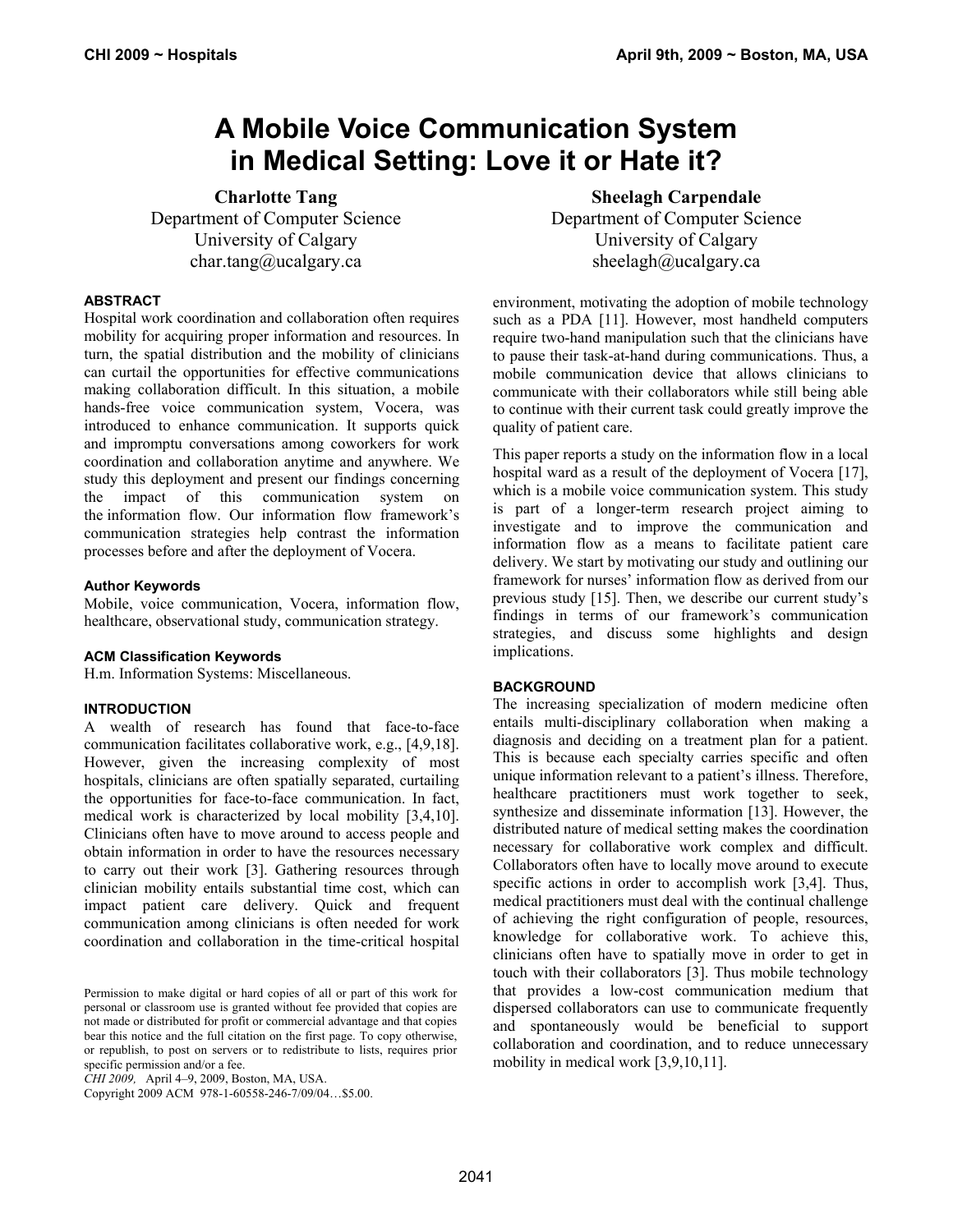Previously, we conducted two field studies to investigate nursing communication on an acute medical teaching unit in a local hospital, paying particular attention to the time period during shift changes [15,16]. While shift change communication may occur in different formats, e.g., bedside handover, much of the shift change communications in our study ward exhibited a high degree of active information seeking by incoming nurses. On arrival, incoming nurses had to move around to access a variety of distributed information sources to gather important medical information. They made use of and added to this information throughout their shift in preparation for the information dissemination at the end of their shift*.*  Meanwhile, outgoing nurses continued providing patient care, interwoven with various communicative activities until the actual transfer of responsibility. Although our previous studies focused mainly on shift change communications, our observation sessions spanned across both regular shift work periods and shift changes. As such, we have become increasingly aware that nurses' shift change is only one crucial part of the continual information flow. We also found the communication strategies used for the information flow during shift changes and the totality of shift work highly similar. This motivated us to study how the deployment of Vocera impacted the communication and information flow. We expected nurses to take advantage of the hands-free system to receive updates from their outgoing coworkers without physically moving into face-toface reporting as previously observed [15,16].

# **A FRAMEWORK FOR NURSES' INFORMATION FLOW**

In this section, we outline our framework for nurses' information flow as developed from a previous study on shift change communications [15]. Its structure proved useful in analyzing the communication data from our current study. The framework consists of six components: information, personnel, artifacts, spatiality, temporality, and communication mode. These components are not standalone elements independently contributing to the information flow but are highly interrelated, exhibiting complex relationships. For example, the kind of information artifact used influences the timeliness with which information is communicated among clinicians.

The *information* is typically patient-specific and thus uniquely defined for each patient's illness trajectory. This information is important for planning nursing care for individual patients and for coordinating care plans for multiple patients. The *personnel* involved are particularly important when medical diagnosis and care information has not (yet) been fully documented, a common occurrence due to time pressure. Thus, clinicians are required to access different people in order to bring together the intellects and expertise that reside with individual clinicians. The *artifacts* are the physical devices that are used to communicate information for delivering nursing care. We study the roles of these artifacts in the information flow and how they hinder or facilitate their intended usage. The *spatiality*



**Figure 1. (Left) Ward layout, central nursing station as circled (Right) Pressing Vocera button to make a call** 

considers where communication takes place and how the locations hinder or facilitate information flow such as the mobility needed. We also look into the equipment setup in specific information centers for supporting information flow in similar ways described by Harrison and Dourish (1996). The *temporality* of information flow is the order and timeliness for accessing specific information sources and how this impacts the outcome of information flow, as well as the temporal patterns that may help locate collaborators [12]. Lastly, the *communication mode* is the style and media through which specific kinds of information are communicated. We also study if specific communication modes hinder or facilitate information flow. These six factors are useful in characterizing communication processes, but they are not exhaustive. Other factors like organizational mandate and social structure may also impact the communication process and should be considered. However, the six factors of our framework were particularly instrumental in our studies.

# **STUDYING THE DEPLOYMENT OF VOCERA**

The research site is a 40-bed acute medical teaching unit in a local hospital. Patients admitted to this ward generally still require acute care as they are often transferred directly from ICU. However, the nurse-to-patient ratio ranges from 1:4 to 1:8 depending on work shifts as opposed to that in the ICU of 1:1 or 1:2. Thus, nurses working in this ward constantly face high stress and time pressure. Innovative research activities frequently take place on this ward so the nurses are generally open-minded towards technology. The ward consists of a centrally located nursing station and four radiating wings of patient rooms (Fig. 1, Left). Its layout makes it convenient to access information at the central information hub but difficult for nurses working in different wings to communicate and to maintain awareness.

### **Technology**

The technology discussed in this paper is Vocera communication system [17]. It uses voice recognition and wearable communication badges running on a wifi network for making two-way conversations with coworkers using natural spoken commands. Vocera are compact, lightweight single button badges. They can be worn with a lanyard or clipped on a shirt collar. One must log on to the system. To place a call, one has to press the button and give a verbal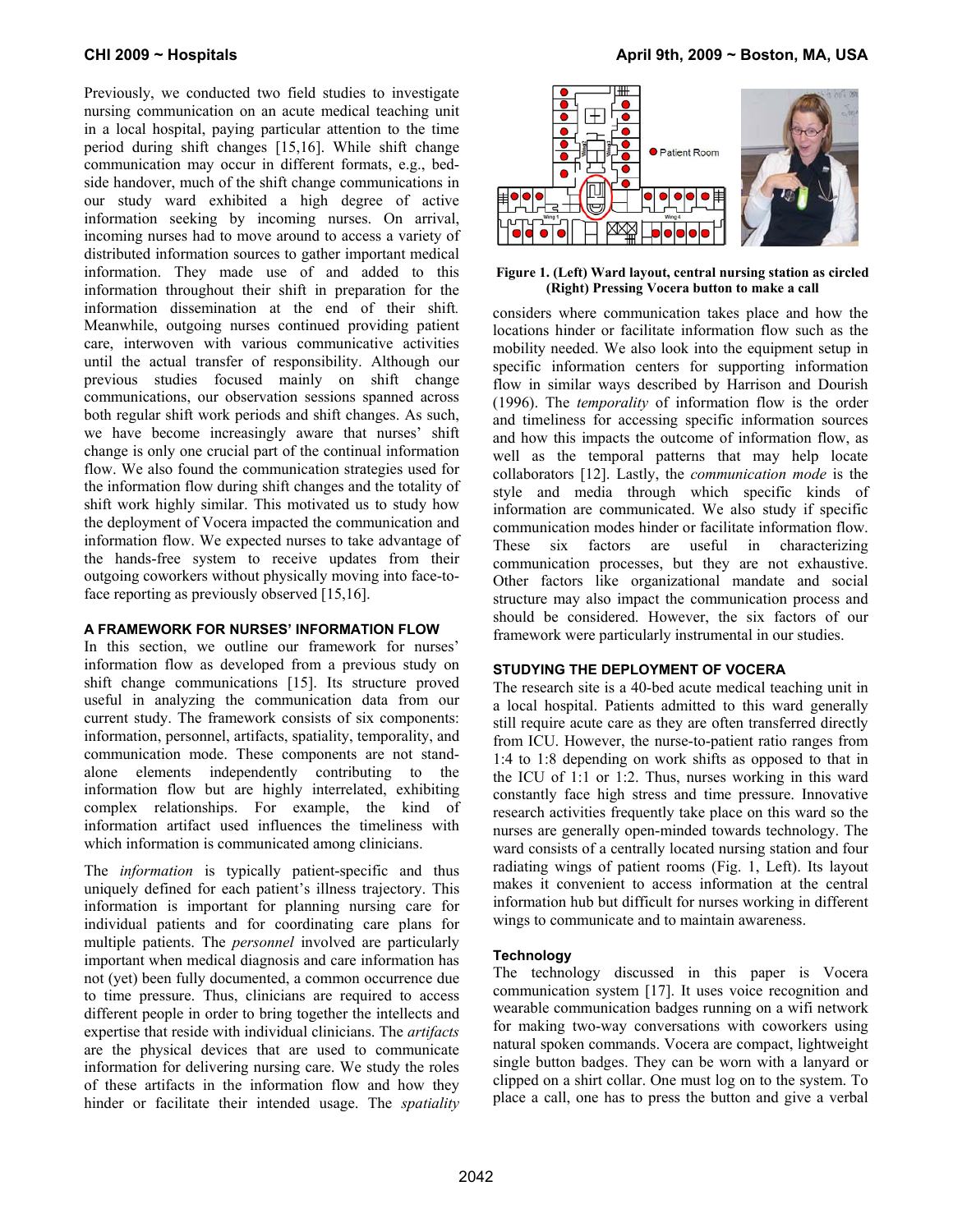command to the automated operator (a.k.a. the genie) (Fig. 1, Right). The genie has to recognize the voice command, e.g., *"Call Mary"*, it then searches the database before connection is made for a two-way voice communication. No other physical manipulation is needed. Thus, once the voice link is established, the conversing parties can continue their task-at-hand. To terminate the connection, one party has to press the button. Vocera allows callers to leave a message, to broadcast to a specific group and to forward all the calls to a specific person. Also, built-in fun tunes will be played in response to specific commands, e.g., star-trek tunes played to "Beam me up!"

# **Method**

Our study was conducted in the first week (first stage) and the fifth month (second stage) of Vocera's deployment. The first author conducted 8 and 12 observational sessions respectively, each lasted 2 to 4 hours. The observations took place during regular shift periods, shift changes, and meal breaks. Participants in the two stages were respectively 3/3 unit clerks, 9/7 nursing aids, 36/37 nurses, and 1/2 patient care managers (1 unit clerk, 4 nursing aids, 17 nurses, and 1 manager participated in both stages). Observations and interviews were used to find out how the participants used the system. Field notes were taken. The fact that this mobile voice communication system required minimal and subtle physical interactions from the participants made the field study complex and challenging as it was often unclear when they were communicating over Vocera. The distributed layout of the ward also made it difficult to observe two-way conversations. The first author primarily stayed around the central nursing station as many Vocera communications were initiated in response to incoming phone calls. With its central location, the researcher was then able to more easily locate the respondents who were often distributed in the ward wings. Because most conversations were brief, the contextual information was usually missing and could only be recollected from follow-up interviews with the participants. Thus, the data collection was based on observable events and subsequent informal interviews with the participants for the communication motives and details. The findings of the two stages are highly similar, with a few differences which are highlighted in the findings section.

We organized our findings using a fish-bone diagram [8] (Fig. 2), with the six factors of our framework contributing the structure. The fish-bone representation provided an overview visualization of Vocera deployment and helped to focus the analysis of the phenomena impacted by the framework factors (see the next section for more information). Color is used to facilitate reading, with negative or unexpected phenomena shown in darker backgrounds. The displayed data includes observed events and series of events showing causal relationships that are directly a result of Vocera deployment.

### **FINDINGS**

From our observations, we identified many communication strategies, which resonate with some aspects of our framework. The six framework factors were all associated with a primary strategy for coordinating the communication on the ward as follows:

- Choosing appropriate *artifacts* for information flow;
- Choosing an appropriate *communication medium*;
- Identifying and locating *personnel* to communicate;
- Off-loading *information* to the intended recipient;
- **Minimizing** *spatial* movements;
- *Prioritizing* and *scheduling* activities.

Because of this association between our Vocera observations and the framework's communication strategies, we use the structure of the framework to report our findings. While our framework allows a thorough analysis by understanding the inter-relationship between the six factors, one drawback is that these inter-relations contain overlaps. However this helps ensure relevant phenomena were properly considered. To establish previous communication practices, we first describe the communications as occurring before deploying Vocera using the framework's communication strategies as the structure, and then we report the impact of Vocera technology on the information flow and communication strategies. This helps define the changes that arose with the use of Vocera.

# **Pre-Vocera Communication**

### *Choosing appropriate artifacts for information flow*

Communication artifacts available before Vocera was deployed were telephones and computers at the nursing station and along the ward wings, an intercom at the nursing station, and portable paper notes. Cell phone use was not allowed while on duty. Telephones in the ward could be used to make internal calls within the hospital and to the outside. Internal calls required only an extension code while all external calls required a prefix "9" followed by the phone number. The intercom allowed overhead broadcast of messages from the nursing station over the entire ward with the exception of patient rooms. This design was deliberate so as not to interfere with patients' rest. Patients could also communicate with the nursing station via the intercom from their room. An online text paging system was also available for contacting physicians.

Most communication from outside the ward came through telephones at the nursing station. When a phone call came in, a unit clerk would most likely use the intercom to broadcast for the attention of a specific clinician, if known, followed by the targeted clinician either calling the nursing station from his/her ward wing or spatially moving into face-to-face interaction at the nursing station. Personal paper notes were also pervasively used as an intermediary notepad by all the nurses and unit clerks in the course of their work for recording information (e.g., a patient's pain level) that needed to be relayed to specific clinicians or to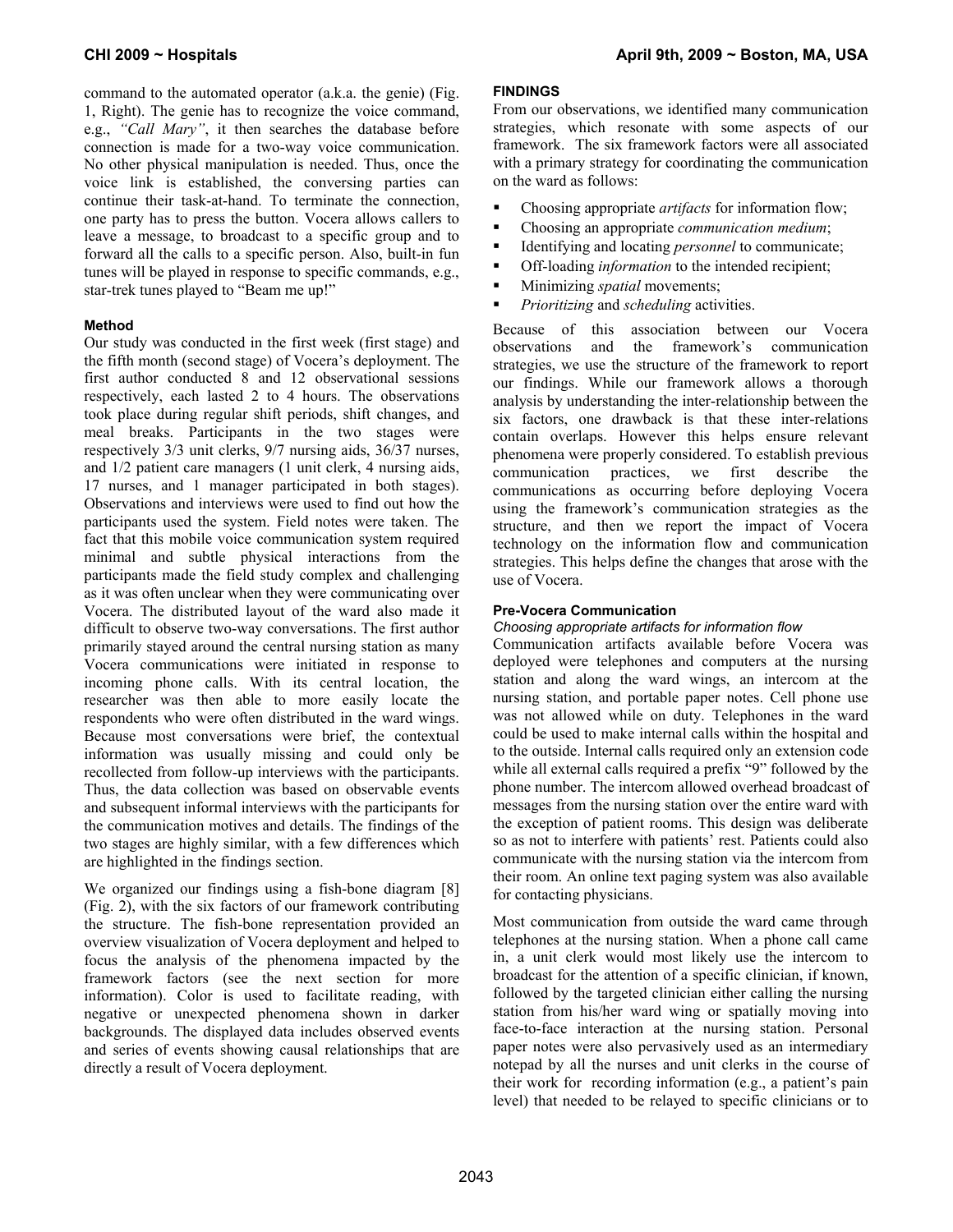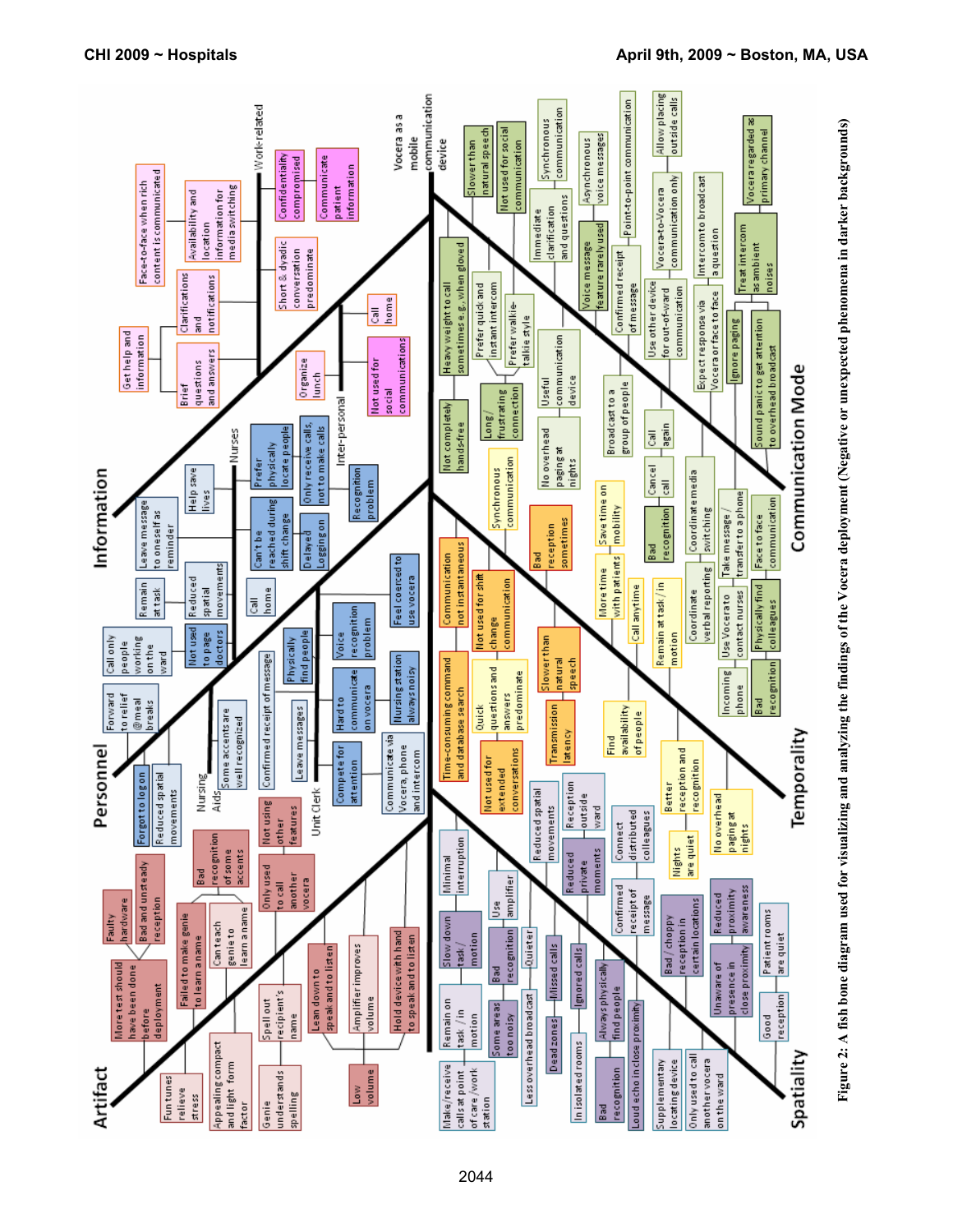be documented later, and required communicative events, e.g., appointment scheduling.

# *Choosing an appropriate communication medium*

Face-to face interactions, point-to-point closed telephone links, one-way broadcast over the intercom, and digital paging through texts for physicians were available in the ward. Unfortunately, the most effective face-to-face communication is not always possible due to the distributed nature of medical work. But telephone communication still allows collaborators to synchronously clarify, elaborate, and confirm information. With its point-to-point closed connection, a telephone is considered an appropriate medium to communicate private patient information. However, as nurses were always on their feet, they were mostly unavailable to converse over the phone. Therefore, broadcasting through the intercom provided convenience to initiate connection with clinicians. However, because of its lack of a feedback channel, clinicians could only respond through another medium, typically through telephone or by spatially moving into face-to-face communication. The effectiveness of this broadcast medium was also limited by the presence of "dead zones" inside patient rooms. Therefore the only way to ascertain proper receipt of the broadcast communication was to receive feedback from the intended recipient via another medium. Broadcasts were also interruptive to clinicians who were not the intended recipients as they would naturally slow down their task-athand to pay attention to the broadcast and only resume to normal pace after they realized that they were not the intended recipient. Such an interruptive work environment could impede one's work flow. The public nature of intercom broadcast also limits the kind of information that can be communicated. If the information would jeopardize a patient's privacy, the broadcast can only be an invitation for relevant clinician, leaving communication of the content for a more appropriate medium.

Nevertheless, the value of overhead broadcast was evident in emergency situations to coordinate rescue operations. When a patient became critically ill, the primary care nurse would immediately press the "Coding" button available in every patient room. In response, the hospital would issue a hospital-wide broadcast, "Code Blue, Unit 38." The Code Blue [Resuscitation] Team would then hear the broadcast and rush to the specific ward immediately.

# *Identifying and locating personnel to communicate*

Multi-disciplinary collaboration is prevalent in modern medicine. Thus, the nursing station plays a crucial role as all incoming communications are first received there. The following vignette illustrates how incoming calls are typically handled.

*Jane, the unit clerk on duty, received a phone call from the radiology department looking for the primary care nurse for the patient in room 3840. Jane looked up the large assignment board across the nursing station and identified that it was Carrie. She then put the phone call on hold, picked up the intercom receiver and made a broadcast with* 

*a directed message, "Carrie, radiology is on the phone for 40 [room 3840]". Carrie was in her ward wing so she picked up the phone there to call Jane, "Can you transfer it to B [ward wing B]? She then hung up. The phone in the ward wing then rang. Carrie picked it up and talked to the radiologist. [However if Carrie was inside a patient room at the time, she would have missed the broadcast. Without getting a response from Carrie, Jane would either make another broadcast (same broadcast or to ask other people to relay the message) or to find Carrie herself.]* 

Sometimes, the unit clerk might not know right away who the phone call was for. For instance, a physician called, *"Someone paged me?"* Jane would then simply make an undirected broadcast to identify the concerned clinician, *"Who paged Dr. Smith? She's on the phone."*

As medical work is highly collaborative, nurses often require assistance from their colleagues in the ward. This type of connecting with colleagues is frequent. "*Carrie needed help, but she did not see any colleagues nearby. So she would either call or go to the nursing station to ask Jane to broadcast for assistance on her behalf. Alternatively Carrie could go to find her colleagues in person. But this usually took longer time and more effort."* Thus, to identify and to locate collaborators often required the use of multiple communication channels or spatial movements with the existing technologies.

# *Off-loading information to intended recipient*

The centrally located nursing station serves as the reception desk and the information hub of the ward. The "gatekeeper" function, discharged by unit clerks, plays an important role to ensure communication is properly received and routed so that patient care is carried out efficiently. For example, the unit clerk receiving a phone call from the pharmacy regarding a patient's newly prescribed medication may take the message and then relay it to the primary care nurse, or broadcast for the primary care nurse to ask for routing directions. Such information off-loading is a common and frequent practice in the flow of information.

Although each nurse was assigned with a specific number of patients in each shift, nurses at the ward are highly collaborative. We observed many instances where a nurse noticed another nurse's patient needing assistance or attention. S/he would then go to find the colleague to relay the information. In situations where the nurse was too busy at the time, she would make use of technologies, e.g., to phone the nursing station to off-load the information.

### *Minimizing spatial movements*

Technology-mediated communications are widely used to connect distributed collaborators without spatial movement. Broadcasts on the intercom allow simultaneous communication to a large audience, thus reducing the need to spatially move to look for intended recipient(s) of information. Responses could also be made through telephone although sometimes face-to-face communication was necessary. However, when no response was received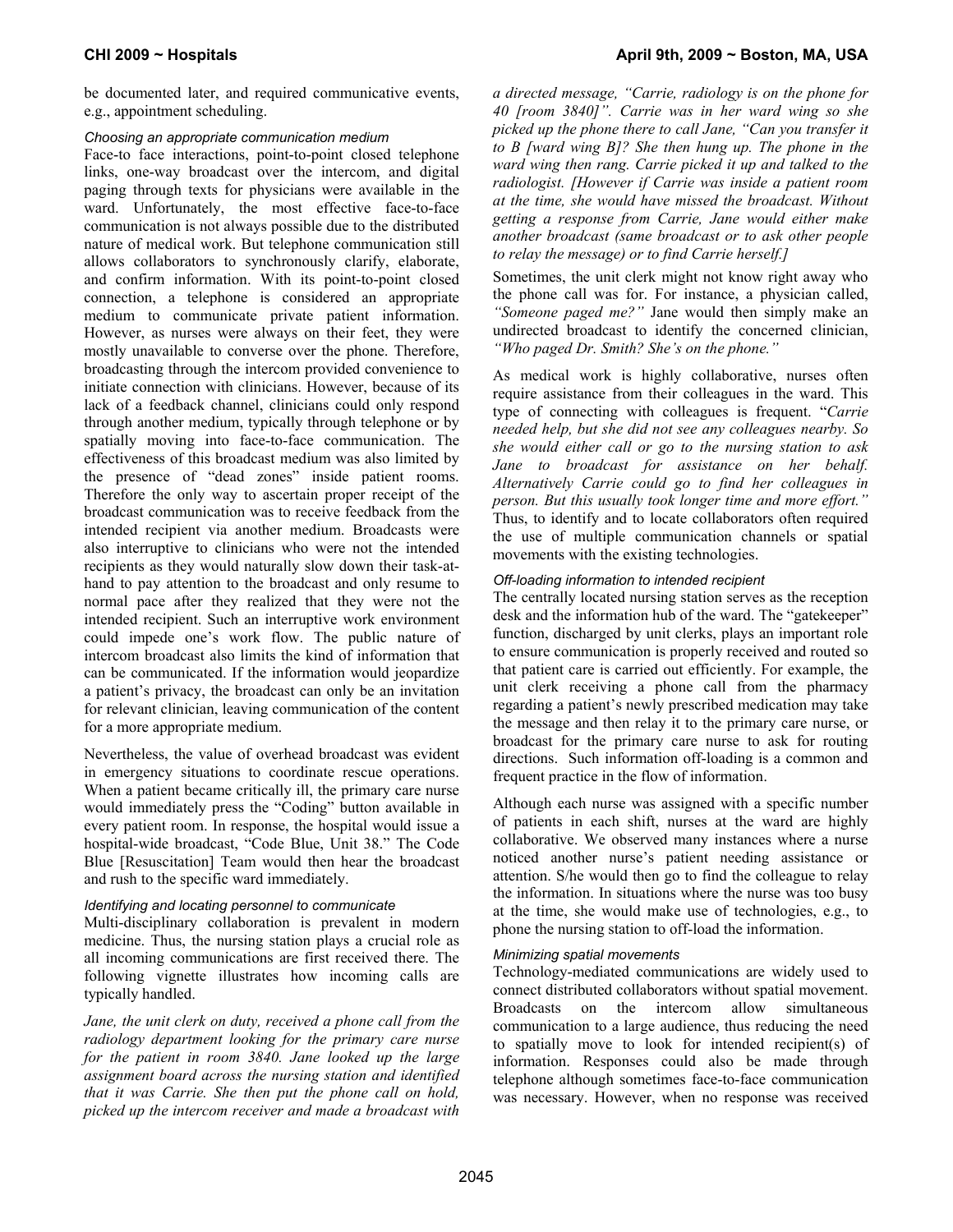for the broadcast, mobility was likely required to physically look for the intended recipient, which would be more costly in time and effort.

Though nurses often need to move around to look for information and resources, when possible they found workarounds to reduce their mobility. When the situation was not time critical, they would postpone their information seeking and dissemination activities until several demands made the trip worthwhile. Such poly-motivated mobility practice [1] can considerably save nurses' time. The use of paper notes as a reminder helped facilitate this practice of grouping tasks which is indeed an integral part of organized and efficient nursing practice.

#### *Prioritizing and scheduling activities*

Nursing care involves many planned as well as spontaneous activities relevant to multiple patients' diagnosis, treatment, and nursing. These activities include actual care procedures and communication events that must be temporally coordinated, synchronized, and prioritized. Fluctuations in a patient's illness require nurses to dynamically change their care plan activities, which in turn must also be communicated to relevant clinicians who would then have to adjust their work plan. Intercom broadcasts and face-toface communication were frequently used to coordinate clinicians working on the ward whereas off-ward clinicians were typically contacted through telephones.

#### **Communication with Vocera system**

Vocera system was deployed among unit clerks, nursing staff, and a small number of off-site clinicians. For brevity, we use *members* to refer to the people in this Vocera community. As the majority of communications within the ward occurred between the nurses, unit clerks, and nursing aids, our study focused on their communication practices. In fact, we found communications on Vocera system only took place between members working on the ward as they were unaware which off-site clinicians were also members. The deployment of this wireless mobile communication system was adopted with mixed responses, ranging from *"I love it!"* to *"This is the crappiest thing!"*

### *Choosing appropriate communication artifacts*

Vocera provided additional communication resource that is portable and can be used anytime and anywhere while the old technologies continued to be in use. However, the voice recognition was found to be suboptimal and presented a non-trivial problem that all members had to deal with at varying difficulties. The genie frequently did not understand the spoken command. This voice recognition problem was not limited to non-native members speaking with an accent. Native English speakers also found this problem occurred too frequently and caused much mental stress and frustration. When the genie misinterpreted the spoken command, the caller could repeat the command but most members would just terminate the call and restart another one. They said it was faster than waiting for genie's instructions to repeat the command. Most members would



**Figure 3: Holding Vocera badge for better reception** 

try 2 to 3 times before they gave up and looked for alternatives to communicate, as illustrated in the following.

*Jenny used her Vocera to call Patrick. "Call Patrick." "I'm sorry, I don't understand." Jenny terminated the call and restarted another one. "Call Patrick, Unit 38." "You want to call dietitian in Unit 38?"* She then stopped the call and told us, *"How can Patrick be even close to dietitian?" She then decided to find another way to reach Patrick. She did not know where Patrick was so she used the intercom at the nursing station. "Pat, can you please call Jenny?" Patrick got the message so he called Jenny on his Vocera. The connection was uneventful so the two talked on the voice link. [In situations where if Jenny knew where Patrick was, she typically just went to find him to talk face-to-face].* 

We received a wide range of affective responses towards the system, from loving it to hating it. The dramatic differences in the feedback largely hinged on their experiences with the voice recognition at connection. A few members found this connection experience so frustrating that they opted against using it for calling. But they still wore it so that other members could reach them. They also preferred the old technologies and would personally go to find their coworkers. But several said they felt coerced to have to visibly use Vocera and to express positive experience with it when it was not in reality.

Although Vocera could be used to broadcast to all the members or a designated subgroup, e.g., the nursing aids, the intercom was still preferred because it was easy to use. Moreover, as Vocera was not truly hands-free, members often had to first take off their gloves which are necessary in many clinical procedures before pressing the button on their badge to start a connection. Thus, some nurses found it tedious and complicated to call on Vocera while they were working.

The ambient noise was also relevant when deciding which communication artifact to use. Voice recognition got worse in noisy areas and the volume of Vocera voice link was generally low. Thus members always had to either lean their head towards the badge or hold the badge up close to their mouth to speak or their ear to listen (Fig. 3). A nurse stated, *"The volume is too low! When I'm working with a patient, I can't hear it and I can't hold it up to listen…"*

In the early stage, we found members appreciated the playful moments when built-in fun tunes were played. They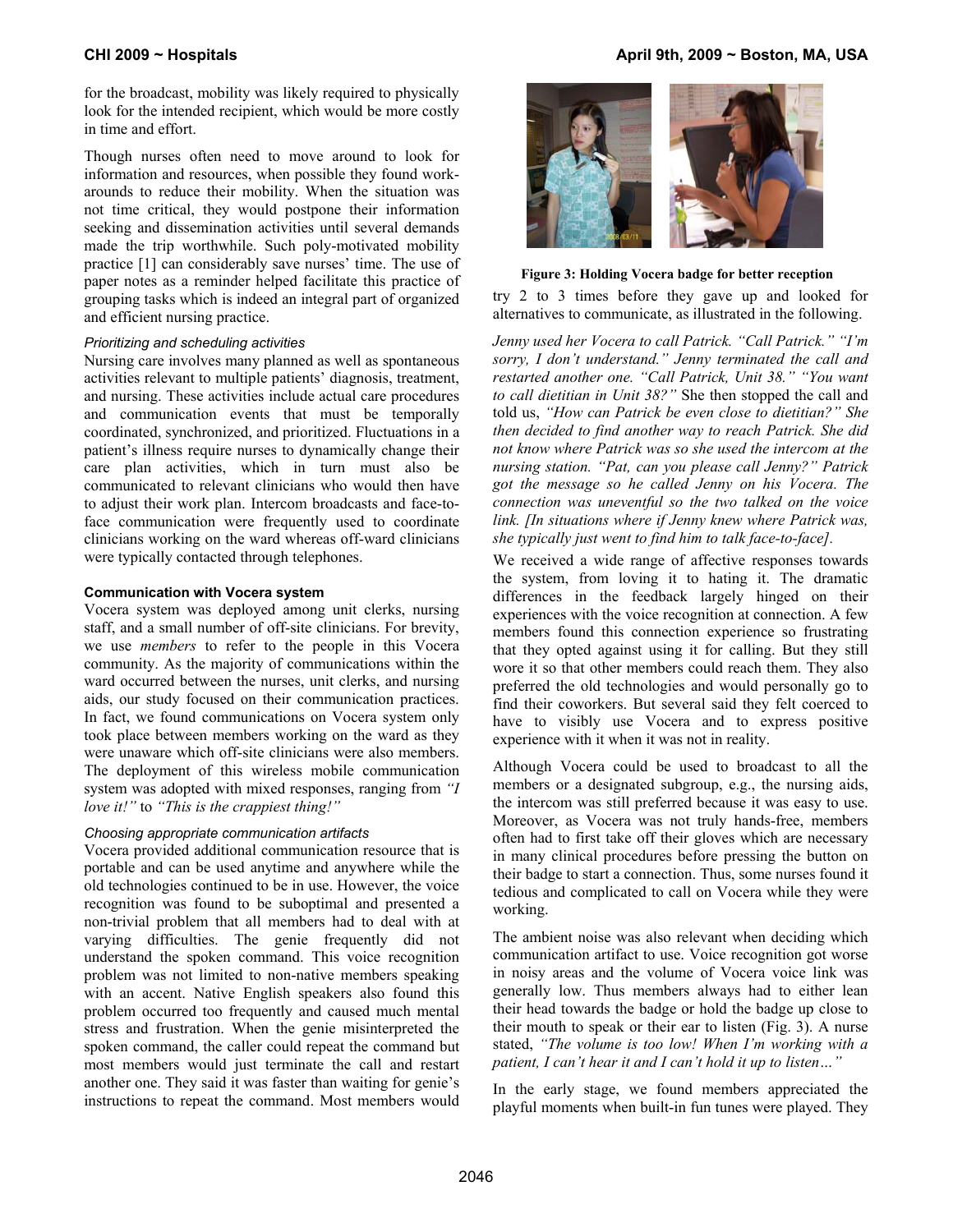found the tunes helped ease their stress. But we did not see any members play these fun tunes in the fifth month of its deployment. We were not too surprised as this is quite typical when the novelty of a technology faded away.

# *Choosing an appropriate communication medium*

Vocera offered several communication media to the members in addition to those available through the old technologies. Communications conducted via Vocera were open such that people around could also hear the conversations. It allows open point-to-point communications between distributed members and broadcasting to the entire group or to a designated subgroup. It can be used to leave messages for a member who could then retrieve the messages through their Vocera badge. It can also be used to call to regular landlines and cell phones, with voice commands. At meal breaks, members can forward their calls to the relief's Vocera.

Calls made on Vocera are not instantaneous as the genie must first understand the voice command before making the connection. But members generally perceived it as a more efficient way to reach their coworkers than having to physically moving into conversations. Therefore members frequently used Vocera to connect with their colleagues. However, observable latency impeded the actual voice communications so they had to talk slower than normal, making it difficult to communicate detailed information. This is likely why we did not see any reporting activities taken place using Vocera during shift changes. A nurse said, *"It's too slow... Unless you're sick and can't get up, then you'll use a Vocera to do that [shift reporting]!"* Also, although nurses could continue with their current task while using the technology, they had to somewhat slow it down.

The open voice link that can be overheard by people around was also detrimental for communicating private information. Thus, when detailed or private information was needed, members only used Vocera to coordinate switching to another medium to continue the conversation. We frequently saw nurses use Vocera to negotiate when and where to meet for face-to-face shift reporting.

Members preferred broadcasting on the intercom rather than using Vocera as the former was easy to use. But Vocera would be used when the intercom was not an option such as during night shifts. Intercom use was forbidden at nights so as not to wake patients up because doors might be open even though intercom broadcast basically could not be heard inside the rooms. With its broadcasting utility, Vocera was used in a real situation making a life-and-death difference, as told by the nurse who initiated the operation.

*"The incident occurred during night shift, a time when the staff is busy and scattered throughout the floor. A seriously ill and confused patient disconnected himself from his IV and searched for an exit. Security was called, as he was a risk to himself and others. The patient went out an exit and down to the next floor, where the door was locked, and proceeded to collapse. Vocera was used to communicate* 

*with and coordinate the staff, to bring oxygen and an O2 saturation monitor to the patient, obtain supplies for the IV site which was bleeding, obtain a wheelchair to take the patient from the second floor to the third floor and keep the Code 66 [an emergency code] team, who had been called when the patient collapsed, apprised of the movements. Vocera offered communication and coordination that would not have been possible without the Vocera."* 

Despite such encouraging usefulness of the system, some members were still entirely disappointed with it. For example, *"It [Vocera] is the worst thing ever happened. It [the genie] just doesn't understand. The noises here are too loud that they never work properly."*

Vocera supports asynchronous communication through voice messages but only unit clerks were seen to leave messages for other members. This is understandable as unit clerks had to handle continual incoming calls among clerical duties, and leaving a message is an easy and direct way to off-load information to intended recipient(s). However, we saw a nurse leaving messages for herself regarding patients' medical conditions. She said it was too time-consuming to write the details down but it was easy to press a button and leave a message. For example, she could just talk to Vocera about the size, color, shape and amount of fluid coming out of the wound while she was changing the dressing for a patient. Another nurse also said that "leaving messages for oneself" would be very useful when they were inside isolated rooms where they had to be gowned up and could not write anything down. But she could still press the button to record a message.

Vocera was rarely used to make phone calls as spoken commands must be first recognized by the genie to make the connection. Thus it is much easier to call on a phone. We only saw a few nurses calling their families on Vocera to briefly exchange affections.

We were also told an interesting phenomenon as a result of the members being used to Vocera communications. Many members now treated the intercom medium as ambient noises. Many times when unit clerks used the intercom to broadcast a message, the members disregarded it. The unit clerk then had to sound panicked over the intercom for urgent matters in order to draw their attention.

### *Identifying and locating personnel to communicate*

With Vocera, a member did not need to know where the other members were when establishing a voice link. The following vignette illustrates how the unit clerk handled incoming phone calls differently with Vocera.

*Jane received a phone call from the radiology department looking for the primary care nurse for the patient in room 3840. Jane then looked up the board across the nursing station and found that it was Carrie. She put the phone call on hold, used her Vocera to call Carrie and asked how she would like to take the phone call. Carrie then asked her to transfer it to the phone in her ward wing. When the phone rang, Carrie picked it up and talked to the radiologist.*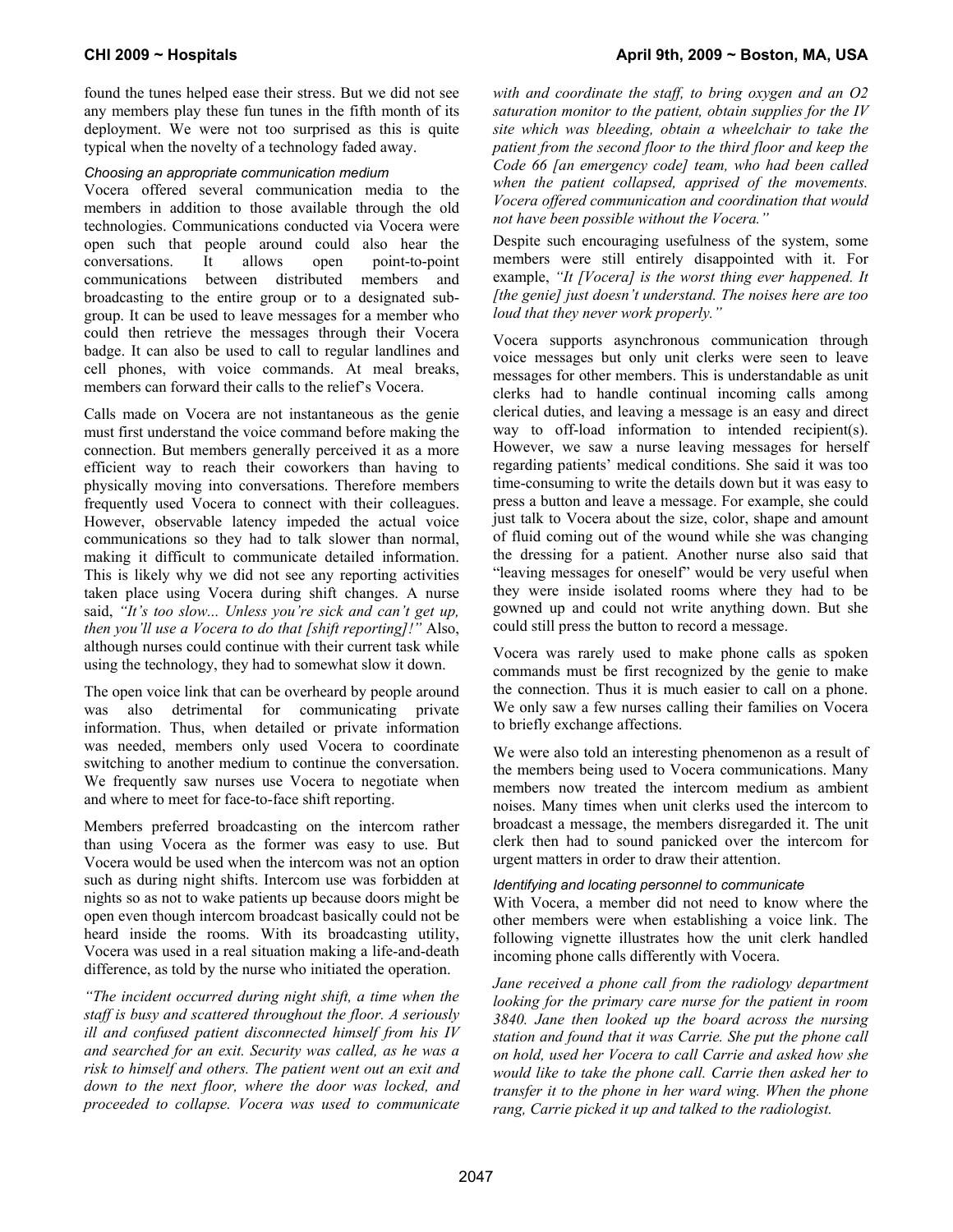As opposed to broadcasting over the intercom and waiting for Carrie's response via another medium, Jane was able to connect with Carrie directly and negotiate in the same communication medium. Even if Carrie was inside a patient room at the time, she would not have missed the call on her Vocera. Thus, Vocera offered clear benefits in locating people. However, when communication via Vocera broke down, members would have to use the old communication technologies. Vocera breakdown would delay the communication process as people would usually have tried it several times before they gave up and reverted. Incoming phone calls can also be transferred to a member's Vocera. However, we did not see anyone using this feature in our study. Most nurses were not aware of this feature; those who knew did not use it as they found it too complicated.

Nevertheless, many nurses considered the benefit of using Vocera to connect with their coworkers without physically finding them outweighed the frustrations experienced with the voice recognition at connection. Thus using Vocera to locate and check the availability of members represented a large fraction of Vocera use.

# *Off-loading information to intended recipient*

The poly-motivated mobility pattern exhibited before the deployment of Vocera has transformed into many frequent and instantaneous off-loading of brief information through the synchronous voice link. Most conversations conducted over Vocera were short and dyadic. These conversations typically involved quick work-related questions, clarifications and notifications, location and availability information of a coworker so that further actions could be arranged. For example:

- *"Mary, can you go to 23 [Room 3823] to help Sara?" "Ok, I'll be there in 5 minutes."*
- *"Where are you, Joe?" "I'm in [ward wing] A" "Can I come to give you a verbal [report]?" "Yeah!"*

Members used Vocera to spontaneously seek information when necessary and they could also be certain that the information has been properly relayed and received through the synchronous communication. However, we did not see people using the system to converse over rich information content. Rather, for longer and complex information exchange, they used Vocera to obtain location and availability information to determine if, when and where a more detailed conversation (e.g., face-to-face) could occur.

Vocera is operated over an open voice link making it inappropriate for communicating private or confidential information. Before, unit clerks always relayed private patient information to other clinicians through telephone or face-to-face interactions. But Vocera conversations were also perceived as similar to the telephony. The fact that callers were usually unaware of their colleague's location would sometimes have unknowingly compromised the patients' privacy by sharing private information over the open voice link when other people were around the other end of the link. We were told of an incidence where a member used Vocera to inform a nurse that her patient's

critical lab results had come back, not knowing that the nurse was in conversation with the patient's family. The nurse immediately saw an increased anxiety of the family. Thus she would prefer that such information not be communicated through the open voice link. Many nurses also reported situations when they were talking on Vocera with a colleague, the patient and their family mistook that the nurse was talking to them, thus causing confusion.

### *Minimizing spatial movements*

Before using Vocera, one way to minimize spatial movements was by making poly-motivated communication trips. But the convenience offered by Vocera to reach their coworkers without spatially moving to find them allowed members to frequently and spontaneously connect with their coworkers while they were on their feet, accessing information or providing care. For instance, a nurse used it to call her outgoing colleague for clarifying a patient's treatment progress while reading the patient's chart at the nursing station. Thus, members perceived a substantial decrease of distances they had to cover. One member stated: *"This device is so useful! It saves me a lot of walking and searching. Once I heard a beeping sound from an IV [infusion pump] in a patient room and the nurse was not around. I just used it [Vocera] to let the nurse know right away!"* In fact, preliminary measurements showed that Vocera reduced a nurse's mobility in an 8-hour shift from about 6680 to 3360 steps. Vocera was also useful when it was not safe to leave a patient while seeking help.

With Vocera, not only could members make and receive calls inside patient rooms, the reception was also reportedly better as patient rooms are generally quieter. With less overhead broadcast on the intercom, the ward has also become quieter in general. More importantly, the synchronous voice link provided instantaneous confirmation of receipt of information without making extra effort, e.g., going in person, to find out.

Vocera also reduced the trouble of "people hunt" that often occurred before when a person did not find the intended collaborator in the location where he/she was expected to be. The hunt would then continue on to the next expected location until the collaborator was correctly located. Instead, Vocera allowed members to first locate the intended collaborator before making any spatial movement for further communication.

- *"Before, I sometimes would go to a wing to find a nurse who was actually somewhere else, so I would have to keep searching…wasting so much time!"*
- *"A lot of times, we walk all the way over to the other side of the ward to just see if somebody can come to help…"*

However, a number of locations in the ward have been reported to be dead zones for Vocera. Members working there would then have to communicate in the old ways and use the old technologies. This also caused frustrations to other members who tried to use Vocera to reach the members working in these areas.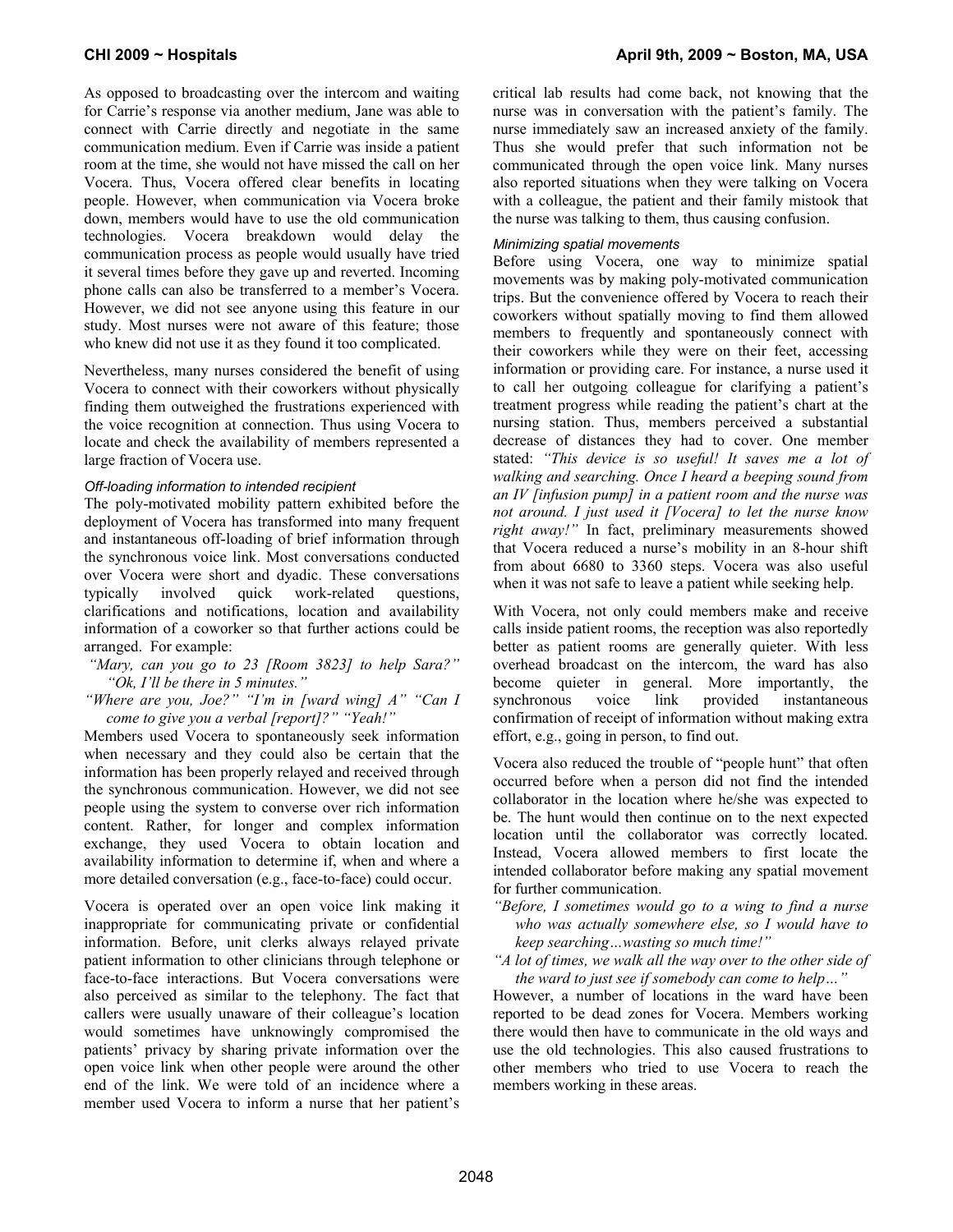We also observed an undesirable phenomenon as a result of the convenience of using Vocera to connect with another member. Many members have become less alert towards their physical surroundings. We found that members have become less watchful about their close proximity for the presence of coworkers they wanted to communicate with. They seemed to have subconsciously regarded Vocera as the first choice for communication. We observed many incidences where the intended collaborator was just nearby, e.g., a few steps away, but the member made a Vocera call without first checking the surrounding for the presence of their colleague. This made the communication unnecessarily dependent and worse still, the more effective face-to-face interaction has become secondary to the technology-mediated communication.

# *Prioritizing and scheduling activities*

Vocera allows impromptu conversation while members were working on a task or moving around the ward. Although the connection on Vocera was not truly instantaneous, due to the need for voice command recognition, information could basically be communicated as soon as it was acquired. Thus members no longer had to postpone their information seeking or dissemination activities. Such ubiquitous communications also appeared to improve the timeliness of information flow for meeting the dynamic needs of patient care.

Despite the frequent trouble of voice recognition, many members concurred that the time saved by using Vocera to locate and negotiate with people outweighed the slight connection latency. As a result, participants had more time to spend with their patients. *"It makes a huge difference! I can spend more time getting my work done now coz I don't need to go find people anymore…"*

# **DISCUSSION**

Our findings indicated mixed responses, although in general the Vocera technology was well-received.

*Positive Impact.* With Vocera, members could communicate with each other anytime and anywhere, supporting the time-critical and mobile nature of medical work. It basically allowed the members to continue their task-at-hand and reduce unnecessary mobility to locate and connect with their collaborators who were always on their feet [3]. Our study revealed more time for patient care with the savings in time searching for collaborators; previous literature indicated that such time saving led to improved medical safety [6]. Members also used Vocera to manage the conversational progress and negotiate availability for deciding when to switch media, typically to face-to-face communication [4]. The synchronous voice channel was frequently used for spontaneous quick questions, clarifications, and coordinating work, replacing the polymotivated mobility practices [2]. Thus, information was made available in a timely manner. Meanwhile, the instantaneous off-loading of information helped reduce memory load, which will likely decrease medical errors.

Vocera also largely replaced the use of overhead broadcast which was interruptive and noisy. Thus Vocera brought about a more pleasant work environment which has been found to help improve work quality and workload [6].

*Life-and-death difference.* Vocera's role in making a lifeand-death difference as demonstrated in the paper showed that this communication technology has great value in medical work. Currently, Vocera is only deployed among the nursing staff in a single ward. The technology will likely benefit the prevalent multidisciplinary collaborations once it is widely adopted.

*Unintended consequences.* Vocera was perceived by most members as the primary communication mode between distributed collaborators. Thus they became less alert to overhead broadcast and the presence of collaborators nearby. These unintended consequences may have negative impact on the information flow [1]. Thus, the intercom system may be designed to integrate with Vocera so that they compliment with each other and at the same time serve as a backup should the other fails. Besides, contextual information of coworkers would be valuable for estimating their availability as well as their proximity before initiating communications. On the other hand, the unanticipated use of Vocera to leave messages for oneself indicated its potential to include an easy-to-use and retrievable recording feature that effectively supports dynamic work.

*Unrealized expectations.* Members did not use Vocera for casual interactions with their coworkers in the first week of its deployment. But we expected that social interaction would more frequently take place through Vocera when they became more familiar with the technology. We also predicted that the informal interaction would help improve the social awareness among the distributed members. However, social communications on Vocera did not occur as we had expected in its fifth month of use because the nurses were usually busy and did not have time for social interactions at work. They only caught up with their colleagues during shift changes and meal breaks. The nurses also did not conduct their shift reporting on Vocera because of the inferior reception quality. Instead, nurses mostly used Vocera to negotiate availability and to switch to another communication medium for the reporting.

*Primary technology problem.* Communications on Vocera helped improve information flow in our study ward. Yet, the biggest hurdle was to make the connection. This led to some members' hostility towards its adoption and their opting to only use the technology as a receiver. To them, the technology was more a hindrance than a benefit [10].

Since Vocera offers clear benefits and has great potential in supporting the time-critical and dynamic medical work, we propose several *design guidelines* to influence the (re)design process for this type of technology to better support information flow among the members.

*Design for easy connection.* Vocera was designed for ubiquitous communication across distance. Therefore, it is